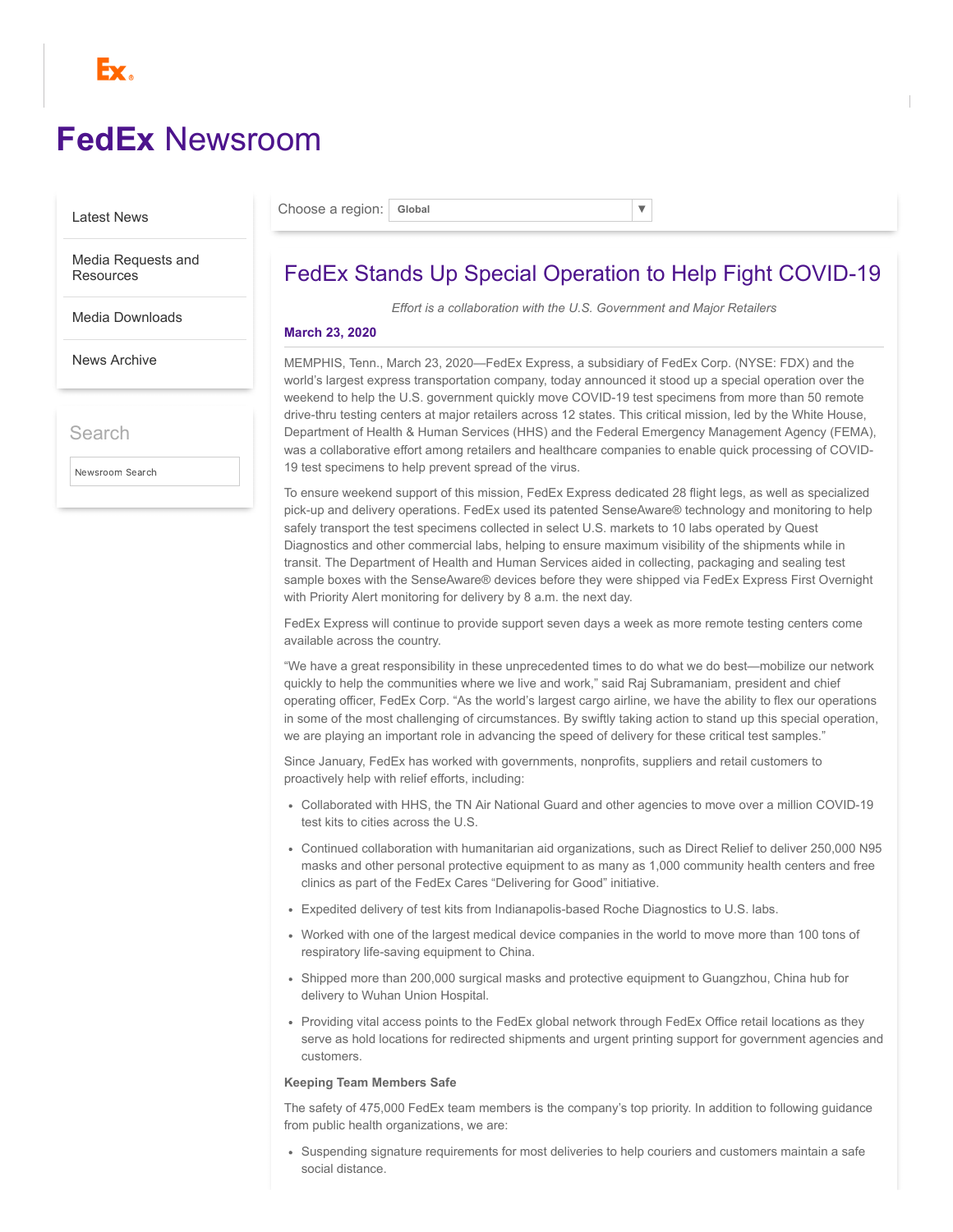- Educating team members about prevention, including hygiene and cleaning, via manager meetings, signage and digital monitors in facilities.
- Disinfecting cockpits, jumpseat areas, and aircraft lavatories to keep pilots healthy.

"Our team members are moving commerce and other critical supplies around the globe. The work they do is an essential service, and we are grateful. It is in times of crisis that they truly step up and show the world who we are and what we do," Subramaniam said.

For more information about FedEx relief efforts, visit [https://www.fedex.com/en-us/coronavirus.html.](https://www.fedex.com/en-us/coronavirus.html)

#### **About FedEx Express**

FedEx Express is the world's largest express transportation company, providing fast and reliable delivery to more than 220 countries and territories. FedEx Express uses a global air and ground network to speed delivery of time-sensitive shipments, by a definite time and date with a money-back guarantee.

#### **About FedEx Corp.**

FedEx Corp. (NYSE: FDX) provides customers and businesses worldwide with a broad portfolio of transportation, e-commerce and business services. With annual revenue of \$70 billion, the company offers integrated business solutions through operating companies competing collectively and managed collaboratively, under the respected FedEx brand. Consistently ranked among the world's most admired and trusted employers, FedEx inspires its more than 475,000 team members to remain focused on safety, the highest ethical and professional standards and the needs of their customers and communities. To learn more about how FedEx connects people and possibilities around the world, please visit [about.fedex.com](https://www.fedex.com/en-us/about.html).

###

#### **OUR COMPANY**

[FedEx Blog](http://about.van.fedex.com/blog/) Corporate [Responsibility](http://about.van.fedex.com/social-responsibility/csr-policy-statements/) [Newsroom](http://about.van.fedex.com/newsroom/global-english/) [Contact](http://www.fedex.com/us/customersupport/email/index.html) Us About [FedEx](http://about.fedex.com/) Our [Portfolio](http://about.van.fedex.com/our-story/company-structure/) Investor [Relations](http://www.fedex.com/us/investorrelations/) [Careers](https://careers.fedex.com/fedex/) **MORE FROM FEDEX**

[FedEx Compatible](http://www.fedex.com/us/compatible/) [Developer](http://www.fedex.com/us/developer) Resource Center [FedEx Cross Border](http://crossborder.fedex.com/us)

#### **LANGUAGE**

[Change](http://www.fedex.com/?location=home) Country

English